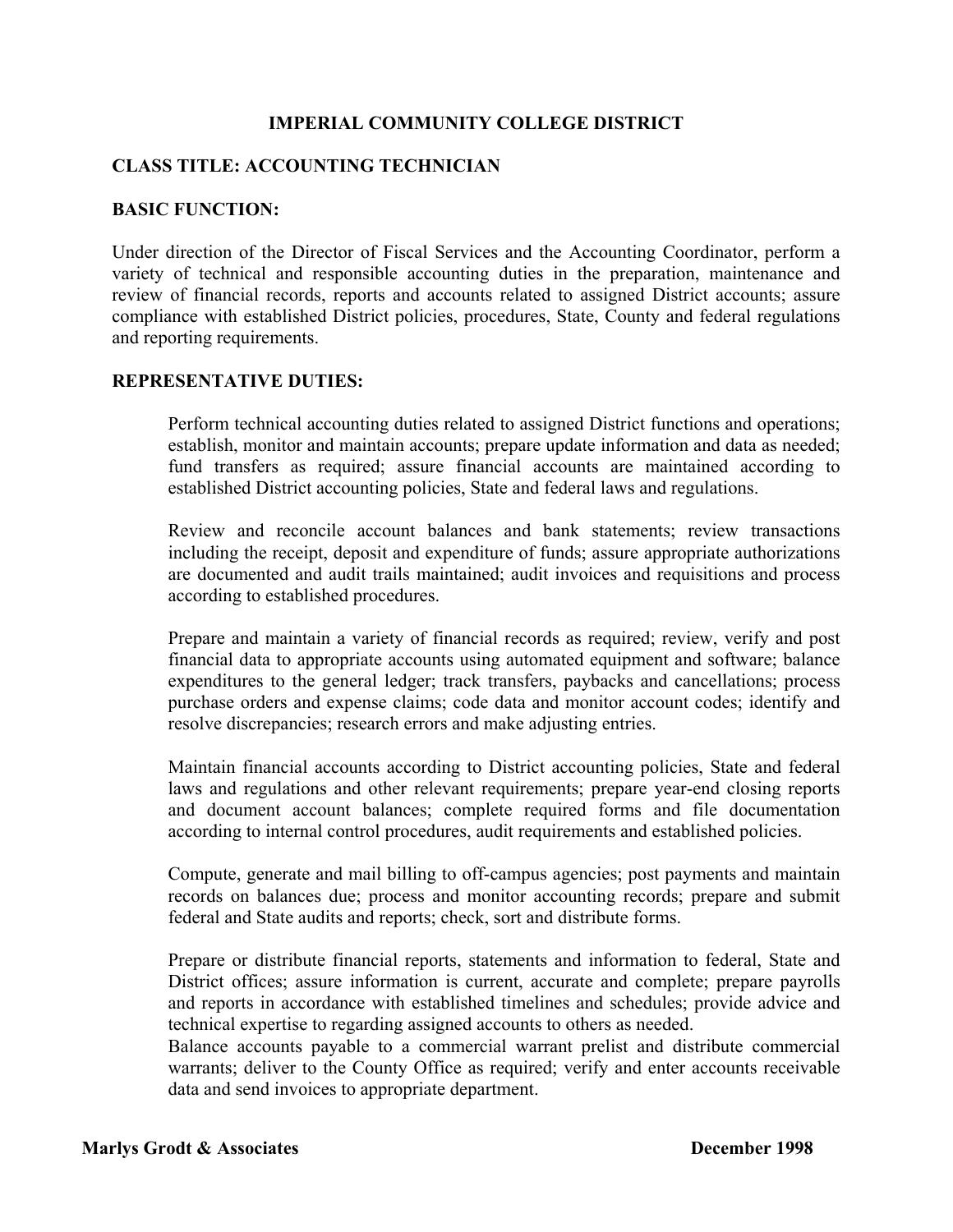Collect and account for checks and cash as required; prepare cash reconciliations, receipts and other appropriate documentation; prepare cash and checks for bank deposit; prepare bank deposit slips and deposit monies in various accounts in local financial institutions; prepare and close out cash boxes when necessary; place and release holds on computer records; notify those who have checks returned for non-sufficient funds; place holds on records according to established policies and procedures.

Receipt monies collected and prepare bank deposits; enter daily income in computer equipment; audit requisitions and purchase orders for payment;

Participate in preparation of the annual budget; assist in the administration of the budget and assure compliance with applicable District policies and State and federal regulations.

Complete required forms and file documentation in accordance with internal control procedures, audit trail requirements and established policies; maintain manual and computer files; prepare and deliver stop payment order forms to the bank and prepare replacement checks as needed, deducting appropriate amounts.

Communicate with District personnel and administrators, off-campus agencies, vendors, students, student advisors and others regarding expenditures, income, accounts, billings, salaries, deductions, insurance enrollment, disbursements, worked hours, returned checks, purchase orders, payments and other information; explain procedures and regulations as needed; obtain and provide information and resolve issues and questions.

Operate a variety of office equipment including computer terminal, microcomputer, printer, typewriter, calculator, copier, credit card machine and check protector.

 Train and provide work direction to student workers and temporary personnel as assigned.

Assist higher-level personnel in completing required reports, establishing monthly schedules, and distributing required forms.

Assist other accounting staff as assigned, as time allows, during rush periods or in the absence of accounting staff.

Perform related duties as assigned.

#### **KNOWLEDGE AND ABILITIES:**

#### KNOWLEDGE OF:

 Methods, procedures and terminology used in technical accounting work Preparation, review and control of financial accounts Automated accounting systems and software Financial and statistical recordkeeping techniques